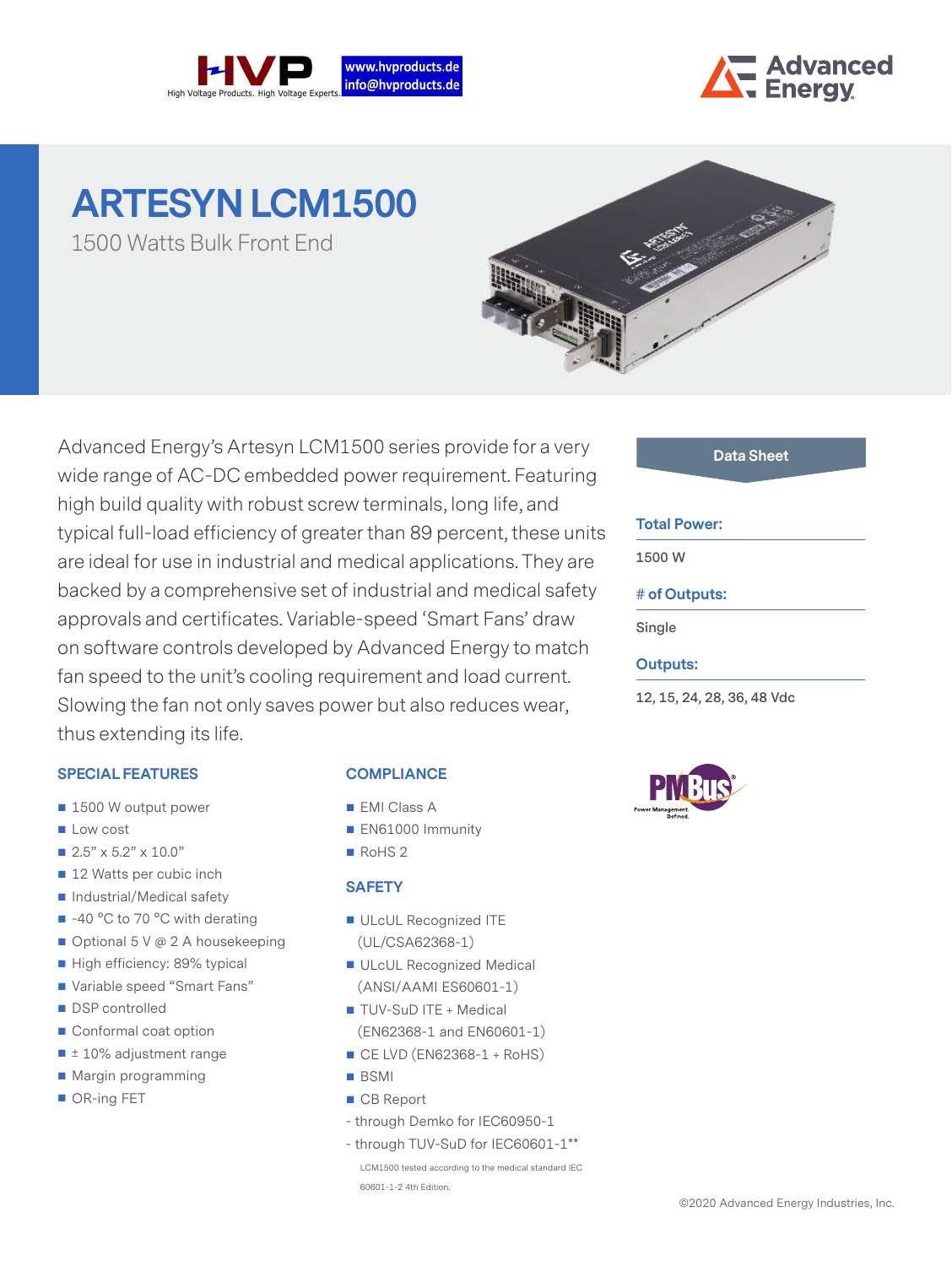

# **ELECTRICAL SPECIFICATIONS**

| Input                         |                                                                                         |  |  |  |  |  |
|-------------------------------|-----------------------------------------------------------------------------------------|--|--|--|--|--|
| Input range                   | 90 - 264 Vac (Operating)<br>115/230 Vac (Nominal)<br><b>TERMINAL BLOCK</b>              |  |  |  |  |  |
| Frequency                     | 47 - 440 Hz, Nominal 50/60                                                              |  |  |  |  |  |
| Input fusing                  | Internal 30 A fuses, both lines fused                                                   |  |  |  |  |  |
| Inrush current                | F≤ 25 A peak, either hot or cold start                                                  |  |  |  |  |  |
| MIL-STD-461F EMI <sup>1</sup> | Compliance to CE101, 102; CS101, 114, 115, 116 (with external filter <sup>1</sup> )     |  |  |  |  |  |
| Inrush current                | $\leq$ 25 A peak                                                                        |  |  |  |  |  |
| Power factor                  | 0.99 typical, meets EN61000-3-2                                                         |  |  |  |  |  |
| Harmonics                     | Meets IEC 1000-3-2 requirements                                                         |  |  |  |  |  |
| Input current                 | 18 A RMS max input current, at 100 Vac                                                  |  |  |  |  |  |
| Hold up time                  | 14 ms minimum for main O/P, at full rated load                                          |  |  |  |  |  |
| Efficiency                    | > 91% typical at full load / 230 Vac nominal (48V version)                              |  |  |  |  |  |
| Leakage current <sup>3</sup>  | < 300 µA @ 240 Vac                                                                      |  |  |  |  |  |
| ON/OFF power switch           | N/A                                                                                     |  |  |  |  |  |
| Power line transient          | MOV directly after the fuse                                                             |  |  |  |  |  |
| Isolation voltage             | PRI-Chassis 2500 Vdc Basic<br>PRI-SEC 4000 VAC Reinforced 2xMOPP<br>SEC-Chassis 500 Vdc |  |  |  |  |  |



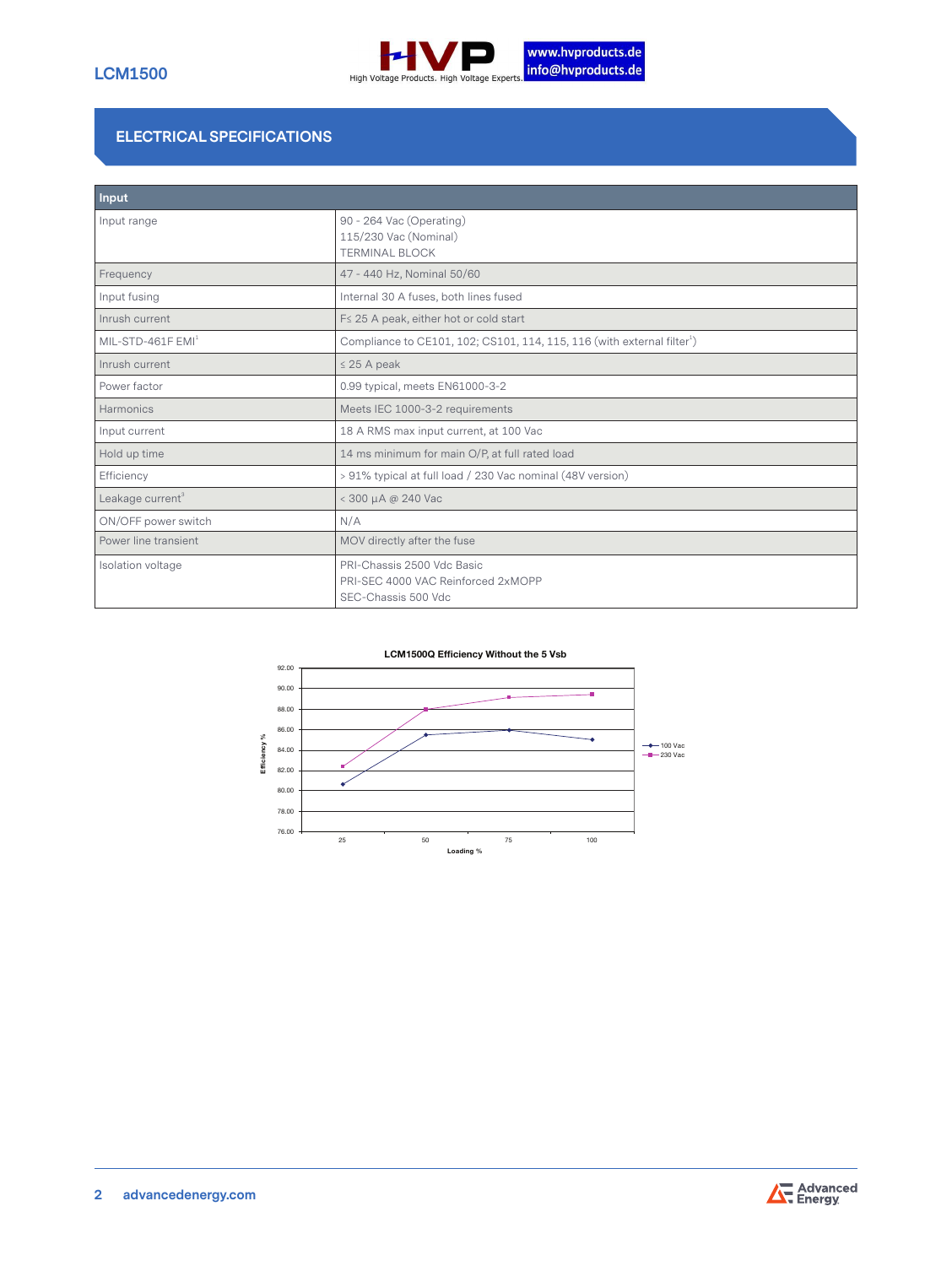

# **ELECTRICAL SPECIFICATIONS**

| Output                           |                                                 |                                                                                                                                                 |  |  |  |
|----------------------------------|-------------------------------------------------|-------------------------------------------------------------------------------------------------------------------------------------------------|--|--|--|
| Output rating                    | See Ordering Information table                  | 90 - 264Vac                                                                                                                                     |  |  |  |
| Set point                        | ± 0.5%                                          | 90 - 264Vac                                                                                                                                     |  |  |  |
| Total regulation                 | Main Output: ± 2.0%<br>5 Vsb: ± 5%              | Combined line/load/transient when measured at<br>output terminal                                                                                |  |  |  |
| Rated load                       | 1500 W maximum                                  | Derate linear to 50% from 50 °C to 70 °C                                                                                                        |  |  |  |
| Minimum load                     | Main Output @ 0.0A<br>5 Vsb @ 0A                | No loss of regulation                                                                                                                           |  |  |  |
| Output noise                     | Main Output: 1% max p-p<br>5 Vsb: 50 mV max p-p | Main output<br>5Vsb output<br>Measured with 0.1 µF Ceramic and 10 µF Tantalum<br>Capacitor on any output, 20 MHz                                |  |  |  |
| Output voltage overshoot         |                                                 | No overshoot/undershoot outside the regulation<br>band during on or off cycle                                                                   |  |  |  |
| Transient response               | $<$ 300 $\mu$ Sec                               | 50% load step @ 1 A/µs Step load valid between<br>10% to 100% of output rating Recovery time to within<br>1% of set point at onset of transient |  |  |  |
| Max units in parallel            | Compensation up to 500 mV                       | Up to 4                                                                                                                                         |  |  |  |
| Remote sense                     |                                                 | Compensation up to 500 mV                                                                                                                       |  |  |  |
| Short circuit protection (SCP)   | Protected, no damage to occur                   | Bounce mode                                                                                                                                     |  |  |  |
| Overcurrent protection (OCP)     | 105% to 125%<br>120% to 170%                    | Main output<br>5 Vsb output                                                                                                                     |  |  |  |
| Overvoltage protection (OVP)     | 125% to 145%<br>110% to 125%                    | Main output<br>5 Vsb output                                                                                                                     |  |  |  |
| Overtemperature protection (OTP) | 10 - 15 °C above safe operating area            | Both PFC and output converter monitored                                                                                                         |  |  |  |

# **ENVIRONMENTAL SPECIFICATIONS**

| Operating temperature range | -40 °C to +70 °C linear derating to 50% from 50 °C to 70 °C. For "L" version linear derating starts at 45 °C |
|-----------------------------|--------------------------------------------------------------------------------------------------------------|
| Storage temperature         | $-40 °C$ to $+85 °C$                                                                                         |
| Humidity                    | 10% to 95% non-condensing. Operating. Conformal coat option available                                        |
| Altitude                    | Operating - 16,405 feet (5,000 m) Storage - 30,000 feet                                                      |
| Shock                       | MIL-STD-810F 516.5 Procedure I, VI Storage                                                                   |
| Vibration                   | MIL-STD-810F 514.5 Cat. 4, 10 Storage                                                                        |
| Fan noise                   | < 45 dBA, 80% load at 30 °C For the "L" version, the noise is <61dB at 80% load at 25 °C                     |

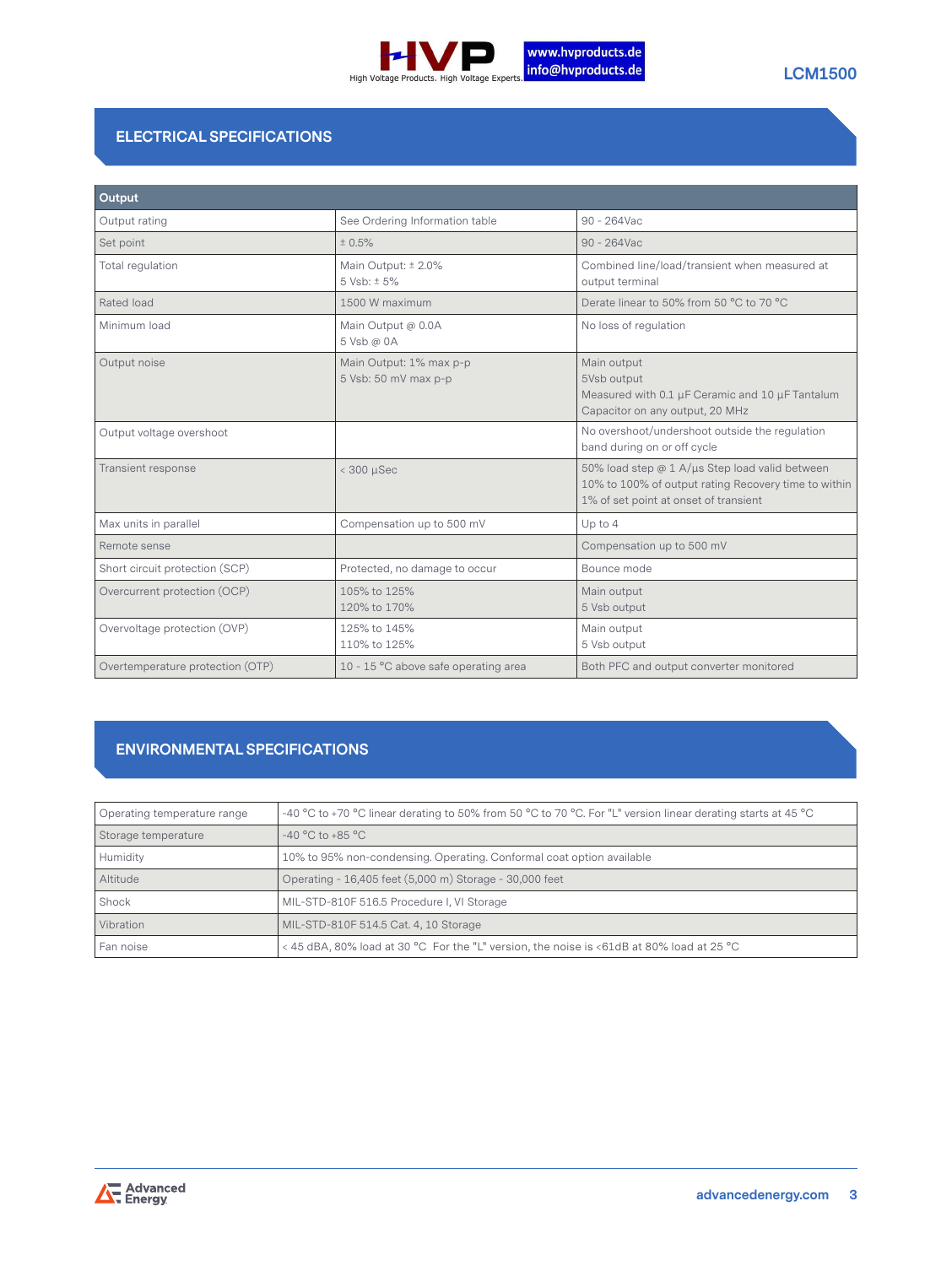

## **ORDERING INFORMATION TABLE 1**

| <b>Model</b>    | Output | <b>Nominal</b><br>Output           | <b>Set Point</b> | <b>Adiustment</b> | <b>Current</b> |            | Output<br><b>Ripple</b> | <b>Max</b><br><b>Continuous</b> | <b>Combined Line/</b>  |  |
|-----------------|--------|------------------------------------|------------------|-------------------|----------------|------------|-------------------------|---------------------------------|------------------------|--|
| Number*         |        | <b>Voltage Set</b><br><b>Point</b> | Tolerance,       | Range             | Min            | <b>Max</b> | $P/P$ (0-50 °C)         | Power                           | <b>Load Regulation</b> |  |
| <b>CM1500L</b>  | 12 V   | 12 V                               | ±0.5%            | $9.6 - 14.4$ V    | 0A             | 133 A      | 120 mV                  | 1500 W                          | 2%                     |  |
| <b>LCM1500N</b> | 15 V   | 15 V                               | ±0.5%            | $12.0 - 19.5$ V   | 0A             | 100 A      | 150 mV                  | 1500 W                          | 2%                     |  |
| LCM1500Q        | 24 V   | 24 V                               | ±0.5%            | 19.2 - 28.8 V     | 0A             | 67 A       | 240 mV                  | 1500 W                          | 2%                     |  |
| <b>LCM1500R</b> | 28 V   | 28 V                               | ±0.5%            | $25.2 - 30.8$ V   | 0A             | 53 A       | 280 mV                  | 1500 W                          | 2%                     |  |
| <b>LCM1500U</b> | 36 V   | 36 V                               | ±0.5%            | $28.8 - 43.2$ V   | 0 A            | 43 A       | 360 mV                  | 1500 W                          | 2%                     |  |
| <b>LCM1500W</b> | 48 V   | 48 V                               | ±0.5%            | $38.4 - 57.6 V$   | 0A             | 33 A       | 480 mV                  | 1500 W                          | 2%                     |  |

Note : LCM1500Q is 80 PLUS® certified

# **ORDERING INFORMATION TABLE 2**

| LCMXXXXY                                      |                            | $\overline{\phantom{a}}$ | А                  | $\overline{a}$ | B                     | $\overline{\phantom{a}}$ | $\mathop{\rm C}\nolimits$ | $\overline{\phantom{a}}$ | ###                                         |
|-----------------------------------------------|----------------------------|--------------------------|--------------------|----------------|-----------------------|--------------------------|---------------------------|--------------------------|---------------------------------------------|
| Case Size                                     |                            |                          | Input Termination  |                | <b>Acoustic Noise</b> |                          | Option Codes*             |                          | Hardware Code                               |
|                                               | 1-Phase input where XXXX = |                          |                    |                |                       |                          |                           |                          |                                             |
| $1500 = 2.4" \times 5.0" \times 10.0", 1500W$ |                            |                          |                    |                | Blank = Standard      |                          | Blank = No Options        |                          | Factory Assigned for<br>Modiefied Standards |
|                                               |                            |                          | T = Terminal Block |                |                       |                          | 1 = Conformal Coat        |                          |                                             |
| Voltage Code Y =                              |                            |                          |                    |                |                       |                          | $2$ = Reverse Air         |                          |                                             |
| Code                                          |                            |                          |                    |                |                       |                          | $3 = Opt 1 + 2$           |                          |                                             |
| L                                             | 12                         |                          |                    |                |                       |                          | $4 = 5V$ Standby          |                          |                                             |
| $\mathbb N$                                   | 15                         |                          |                    |                |                       |                          | $5 = Opt 1 + 4$           |                          |                                             |
| $\mathsf{Q}$                                  | 24                         |                          |                    |                |                       |                          | $6 = Opt 2 + 4$           |                          |                                             |
| R                                             | 28                         |                          |                    |                |                       |                          | $7 = Opt 1 + 2 + 4$       |                          |                                             |
| U                                             | 36                         |                          |                    |                |                       |                          | 8 = Constant Current      |                          |                                             |
| W                                             | 48                         |                          |                    |                |                       |                          | $9 = Opt 1 + 8$           |                          |                                             |
|                                               |                            |                          |                    |                |                       |                          | $B = Opt 2 + 8$           |                          |                                             |
|                                               |                            |                          |                    |                |                       |                          | $C = Opt 1 + 2 + 8$       |                          |                                             |
|                                               |                            |                          |                    |                |                       |                          | $D = Opt 4 + 8$           |                          |                                             |
|                                               |                            |                          |                    |                |                       |                          | $E = Opt 1 + 4 + 8$       |                          |                                             |
|                                               |                            |                          |                    |                |                       |                          | $F = Opt 2 + 4 + 8$       |                          |                                             |
|                                               |                            |                          |                    |                |                       |                          | $G = Opt 1 + 2 + 4 + 8$   |                          |                                             |

\*Note: Some option code combinations may not be configured yet and will require extra leadtime the first time they are requested.

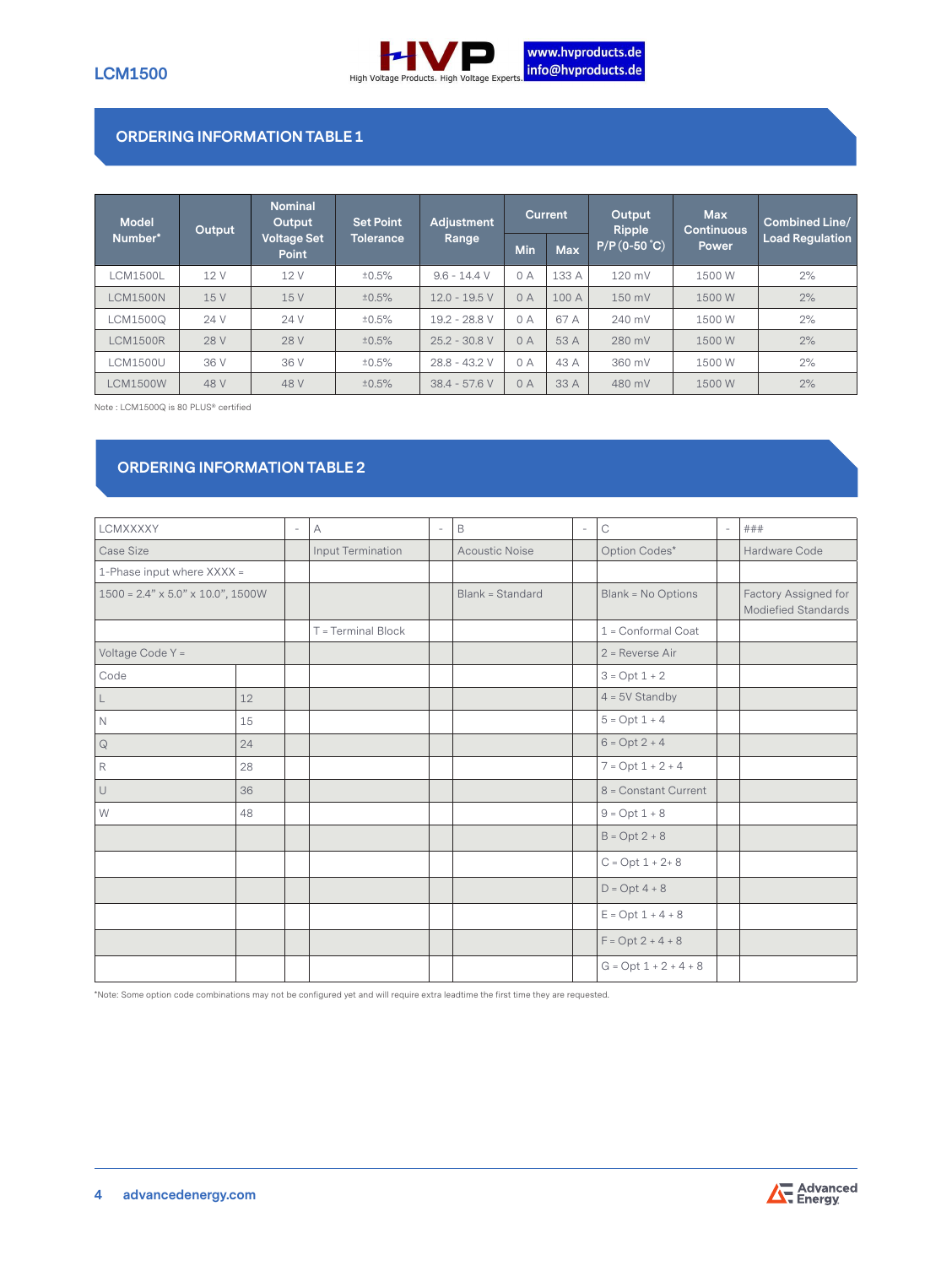

## **MECHANICAL DRAWINGS (LCM1500Q-T, LCM1500R-T,LCM1500U-T and LCM1500W-T)**



Bus bar adapter (option) P/N 500-006848-0000

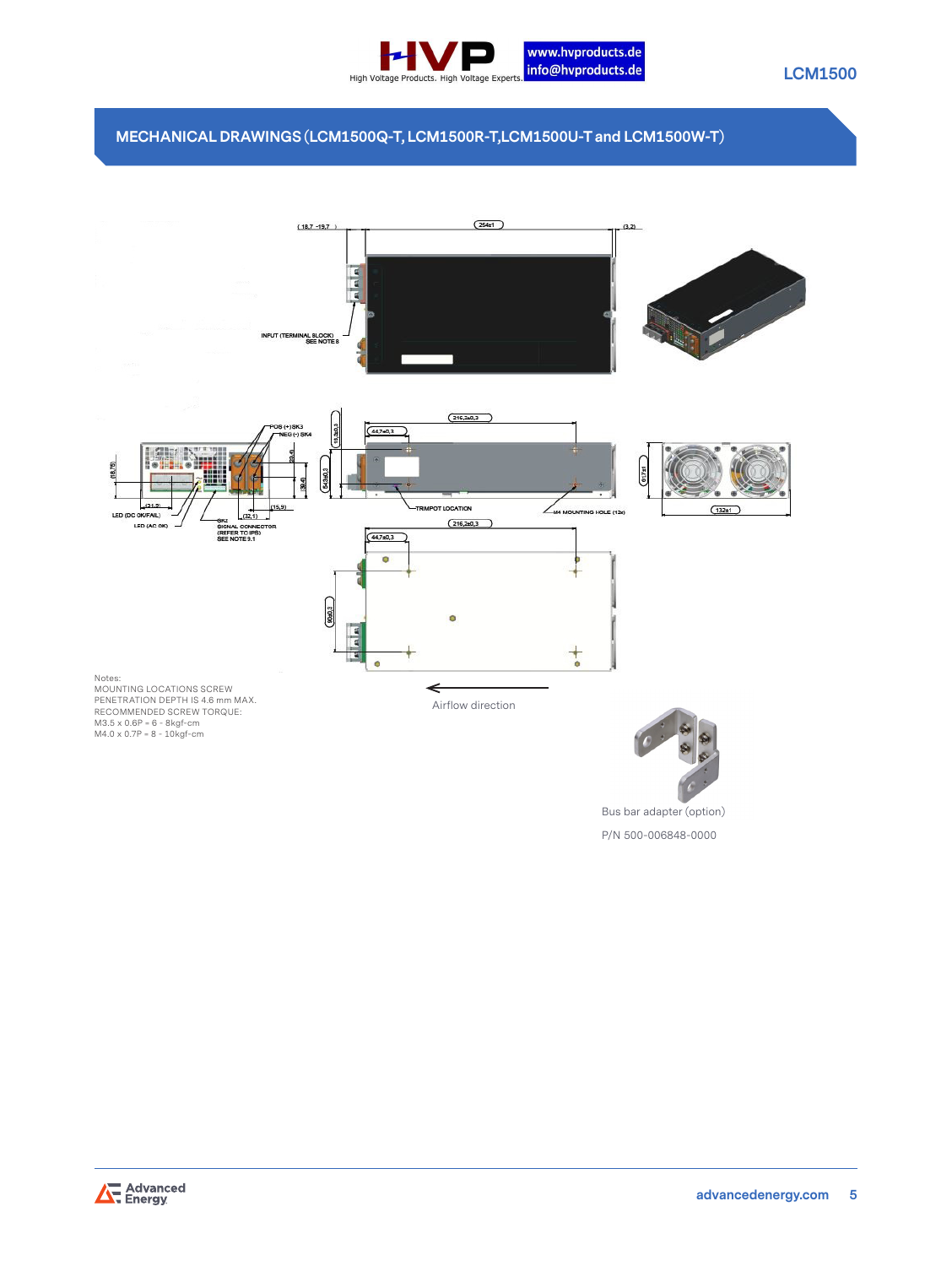

### **MECHANICAL DRAWINGS (LCM1500L-T and LCM1500N-T)**







Notes:

- 1. Parts must be completely assembled.
- 2. For label printing details, refer to ips.
- 3. Quality controlled dimensions. These dimensions to be included in the mechanical cpk of 1.33
- 4. Casing parts used must have matching color. In order to ensure color matching of parts, it is required that the raw material that will be processed by the fabricator will come from the same supplier and the sheetmetal fabricator for all matching parts must be the same. To avoid color variations on the same lot delivered, all parts with matching color requirement should be delivered as a set by the fabricator.
- 5. Sheared edges visible to the customer should have no rust formation. If rust formation is present then a concealing layer of silver ink or some other substitute should be applied on the rusted area.
- 6. Mounting locations screw penetration depth is 4.6Mm max.
- 7. Recommended screw torque:
- M3.5X0.6P = 6-8kgf-cm
- M4.0X0.7P = 8-10kfg-cm
- 8. Input: terminal block type. M4 screw torque value of 16kgf-cm using wire gauge 18-10 (13mm centers)
- 9. Suitable mating connectors:
- 9.1 For sk2:

A) 764-002569-0000 mat-kit hsg-20way (landwin)

- 451-004792-0000 Hsg-dr 20ckt (lwe pn: 2050s2000)
- 451-000709-0000 Crimp term (lwe pn: 2053t021v)
- B) 764-003275-0000 mat-kit hsg-20way (civilux)
- 451-004793-0000 Hsg-20way (cx pn: ci0120sd000)
- 451-000703-0000 Term-#22~28 (cx pn: ci01td21pe0)

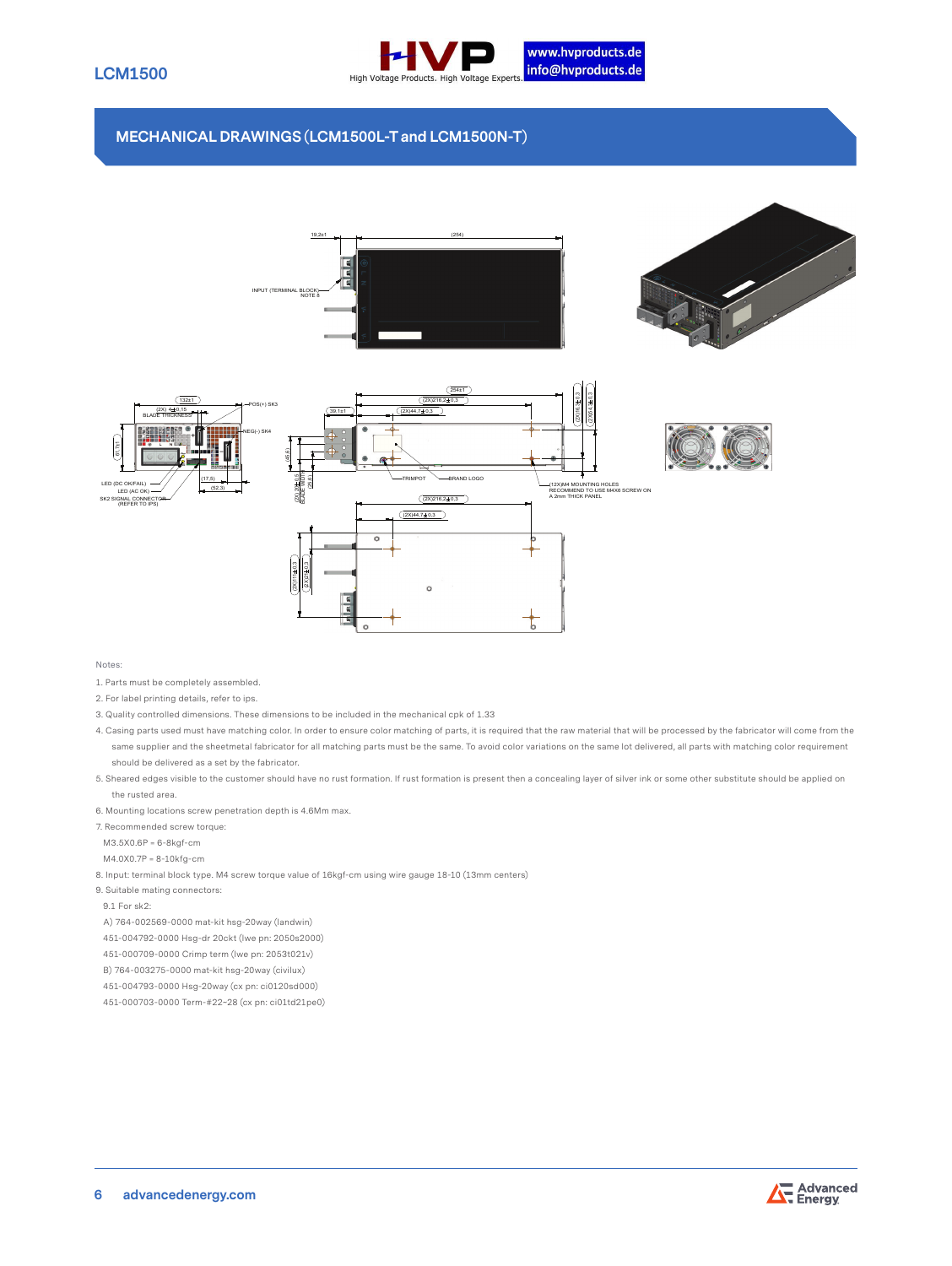

# **PIN ASSIGNMENT**

| <b>Pin Assignment</b> |                                                                  |                 |  |  |  |  |  |
|-----------------------|------------------------------------------------------------------|-----------------|--|--|--|--|--|
| <b>SIGNALS</b>        | <b>DESCRIPTION</b>                                               | PIN#            |  |  |  |  |  |
| +Vout                 | Power rail                                                       | SK4             |  |  |  |  |  |
| GND                   | Power Ground                                                     | SK <sub>5</sub> |  |  |  |  |  |
| <b>SIGNALS</b>        | <b>DESCRIPTION</b>                                               | SK2 PIN NUMBER  |  |  |  |  |  |
| A2                    | <b>EEPROM Address</b>                                            | 1               |  |  |  |  |  |
| $-VPROG$              | Return connection of external supply for Margin<br>Programming   | $\overline{2}$  |  |  |  |  |  |
| A1                    | <b>EEPROM Address</b>                                            | 3               |  |  |  |  |  |
| -Vsense               | Remote Sense Return                                              | $\overline{4}$  |  |  |  |  |  |
| <b>ISHARE</b>         | Load share voltage                                               | 5               |  |  |  |  |  |
| A <sub>0</sub>        | <b>EEPROM Address</b>                                            | 6               |  |  |  |  |  |
| SDA1                  | Serial Data Signal (I2C)                                         | 7               |  |  |  |  |  |
| +VPROG                | Positive connection of external supply for Margin<br>Programming | 8               |  |  |  |  |  |
| SCL1                  | Serial Clock Signal (I2C)                                        | 9               |  |  |  |  |  |
| +Vsense               | Remote Sense Positive                                            | 10              |  |  |  |  |  |
| 5VSB                  | 5 V standby                                                      | 11              |  |  |  |  |  |
| <b>GND</b>            | 5 V standby Return                                               | 12              |  |  |  |  |  |
| 5VSB                  | 5 V standby                                                      | 13              |  |  |  |  |  |
| G_DCOK_C              | Global DCOK Collector                                            | 14              |  |  |  |  |  |
| GPIOA6                | <b>EEPROM Write Protect</b>                                      | 15              |  |  |  |  |  |
| G_DCOK_E              | Global DC_OK Emitter (GND)                                       | 16              |  |  |  |  |  |
| <b>GND</b>            | Return GND for O/P Signal and I <sup>2</sup> C communication     | 17              |  |  |  |  |  |
| G_ACOK_C              | Global AC_OK Collector                                           | 18              |  |  |  |  |  |
| INH_EN                | Turn Off Main Output                                             | 19              |  |  |  |  |  |
| G_ACOK_E              | Global AC_OK Emitter (GND)                                       | 20              |  |  |  |  |  |

Note: Mating connector for SK2 is:

LANDWIN: PN 2050S2000 Housing and PN 2053T021V Contact

CIVILUX: PN CI0120SD000 Housing and PN CI01TD21PE0 Contact

JST: PN PHDR-20VS housing and PN: SPHD-001T-P0.5



PSU Front View (24V & 48V UNITS)



Signal Output Signal Connectors (SK2) JST: PN PHDR-20VS housing and PN: SPHD-001T-P0.5

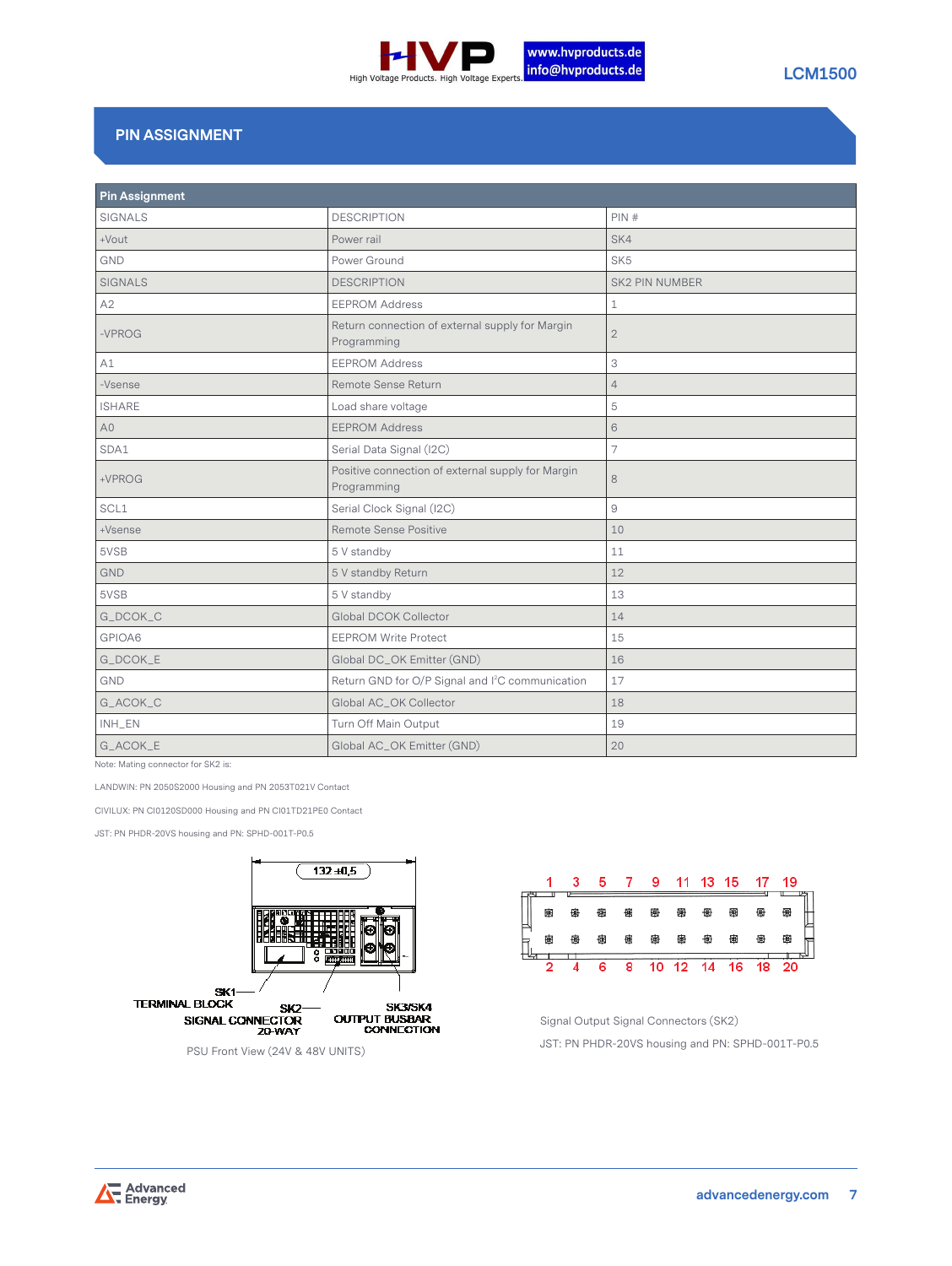

#### **LED INDICATORS**

2 provided are clearly visible up to a 45 degree offset from vertical with office environment ambient lighting. The status is reflected in the indicator color.

**The DC\_OK LED** shall light green if the DC output is within specification, and shall be off if the output falls out of specification.

**The AC\_OK LED** is green if the AC is within specification and off when out of specification.

#### **CONTROL SIGNALS**

**AC\_OK** Open collector 0.5 V maximum at 10 mA. Both emitter and collector access provided.

**DC\_OK** Open collector 0.5 V maximum at 10 mA. Both emitter and collector access provided.

**PS\_INHIBIT/ENABLE** Signal 0.0 - 0.5 V contact closure, output OFF

## **ACCESSORIES**





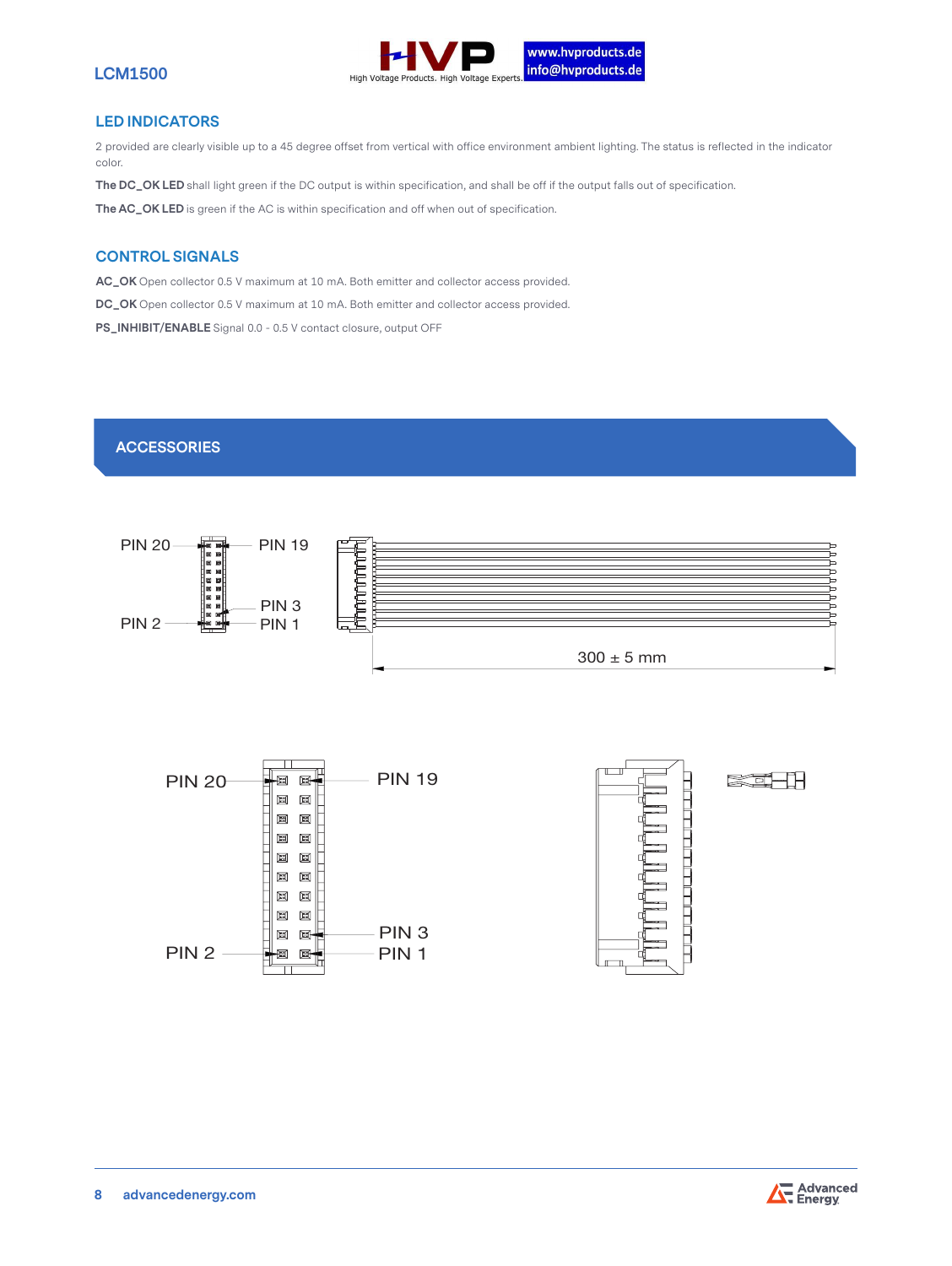

#### **Miscellaneous Specifications**

#### **BURN-IN**

100% Burn-in at 45 °C, at 80 - 90 % load. Duration of burn-in determined by Quality Assurance Procedures.

#### **MTBF**

The power supply has a minimum MTBF of 300K hours using the Bell core 332, issue 6 specification @ 25 °C and 40 °C, ambient, at full load. With the power supply installed in a system in a 25 °C ambient environment and operating at full load, capacitor life shall be 10 years, minimum for ALL electrolytic capacitors contained within this power supply. The power supply shall demonstrate a MTBF level of > 500,000 hours.

#### **QUALITY ASSURANCE**

Full QAV testing shall be conducted in accordance with Artesyn Embedded Power Standards with reports available upon request.

#### **WARRANTY**

Artesyn Embedded Power shall warrant the power supply to be free of defects in materials and workmanship for a minimum period of three years from the date of shipment, when operated within specifications. The warranty shall be fully transferable to the end owner of the equipment powered by the supply.